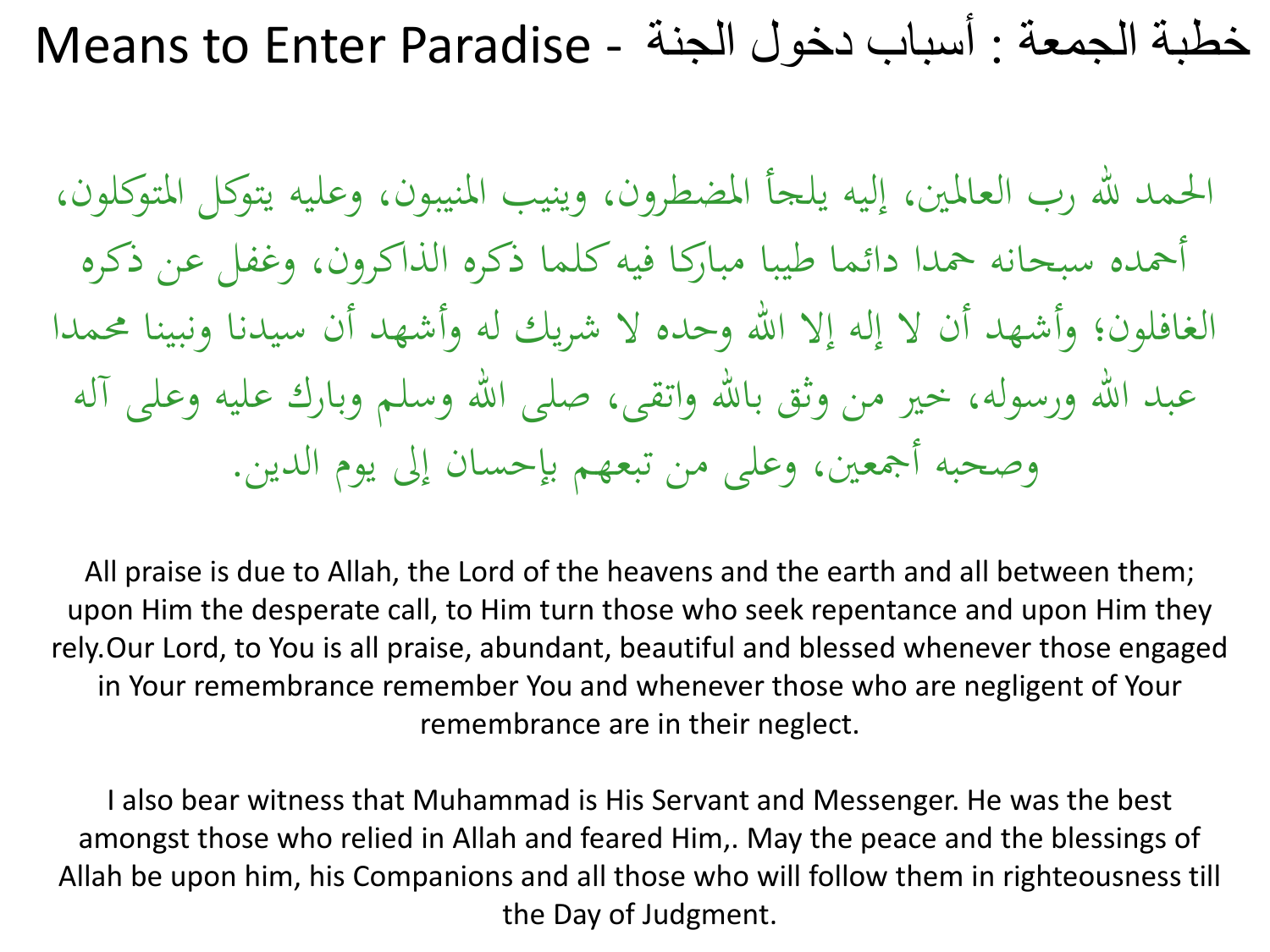وَن ُ م ِ ل ْ مس ُّ م ُ أَنت ال و َِّ َ ن إ َّ ُ وت ُ َال ََت َ و ِ و ِ ات َ ُق ق تـ َّ َ َ ح ـو َّ وا الل ُ َّـق وا ات ُ ن َ آم َ ين ذِ َّ ا ال َ ه ُّ ا أَيـ َ ي

"O you who believe! Fear Allah as He should be feared and die not except in the state of Islam." (3:102)

ُ و ْ ذب ِّ َ ع ُ ل يـ َّ َ َو تـ َ ن يـ َ م َ و ُ ار َ ه ْ ْْلَنـ ا ا َ ه ِ ت ن ََتْ ِ ِري م ت ََتْ ٍ َّا ن َ ج ُ لو ْ دخِ ْ ُ ي ُ ولَو ُ س َ ر َ و َ ـو َّ ِع الل طِ ُ ن ي َ م َ و ا ً يم ِ ا أَل ً َذاب َ ع

"And whosoever obeys Allah and His Messenger, He will admit him to Gardens beneath which rivers flow; and whosoever turns back, He will punish him with a grievous punishment." (47:17)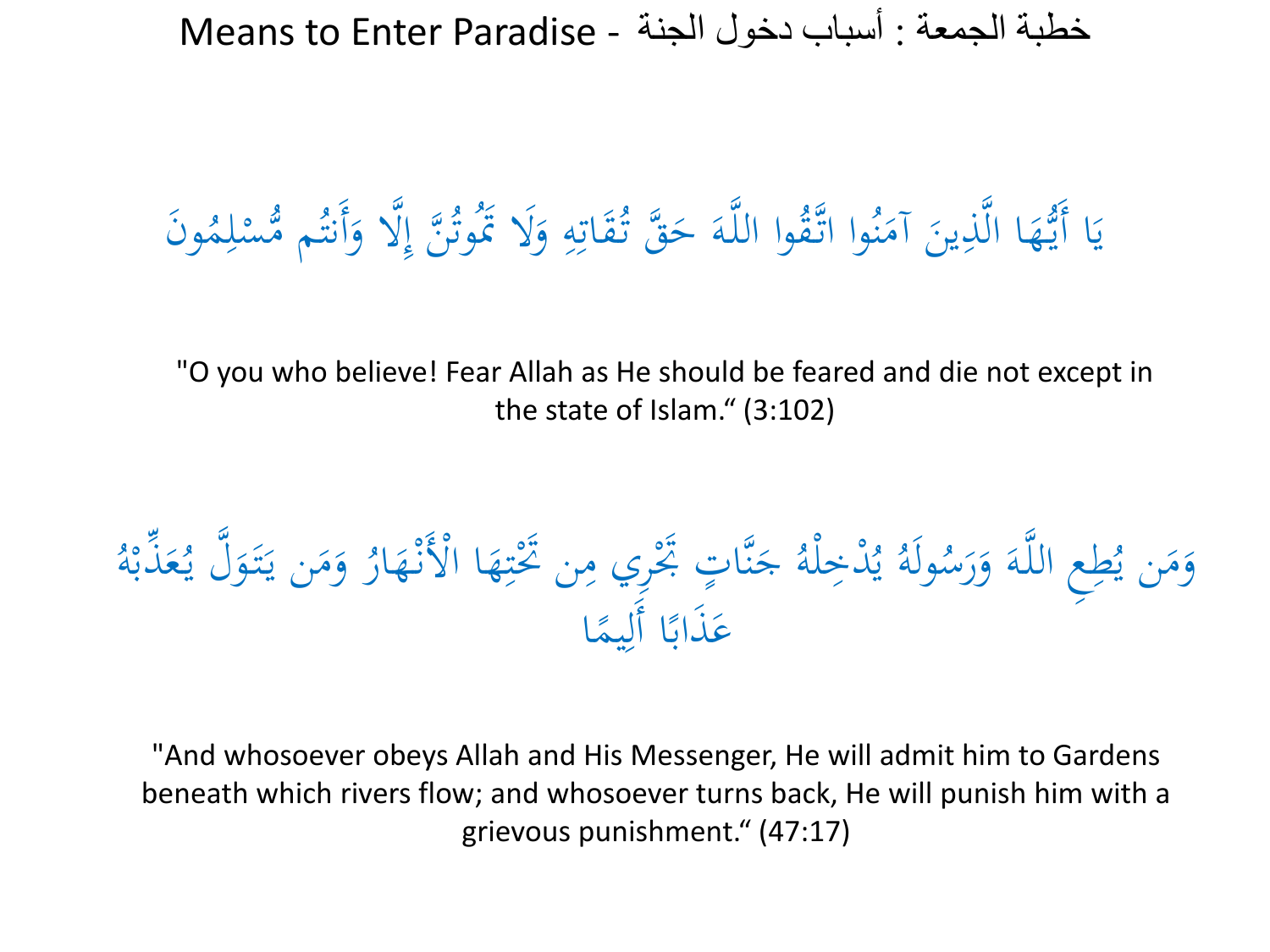التائب من الذنب كمن ال ذنب لو

• "He who repents of a sin is like he who has committed no sin." (Ibn Majah)

# إِلَّا مَن تَابَ وَآمَنَ وَعَمِلَ صَالِحًا فَأُولَئِكَ يَدْخُلُونَ الْجَنَّةَ وَلَا يُظْلَمُونَ شَيْئًا<br>these who werent and believe and weak intervaluation ء<br>م ∕م<br>مر ْ َ يا<br>ـ ِ َ ئ<br>.  $\ddot{\phantom{0}}$ َ  $\ddot{\phantom{0}}$  $\mathbf{A}$ َ ت<br>ت **م**<br>. إ

• "Except those who repent and believe and work righteousness. Such will enter the Garden and they will not be wronged in the least. " (19:60)

و<br>. ؤْمِنِ كُرْبَةً مِنْ كُرَبِ الدُّنْيَا نَفَّسَ اللَّهُ عَنْهُ كُرْبَةً مِنْ كُرَبِ يَوْمِ الْقِيَامَةِ وَا<br>كَلَفَّ مِنْ الْقَوْمَةِ وَالْمَسْنَةِ وَالْمَسْنَةِ وَالْمَسْنَةِ وَالْمَسْنَةِ وَالْقَوْمَةِ وَالْقَوْمَةِ و <u>بة</u>  $\mathcal{L}$  $\frac{1}{2}$ ي  $\ddot{a}$  $\overline{\phantom{a}}$ **م**<br>: یا:<br>رو ر<br>. د<br>المقام  $\mathbf{A}$ ة<br>م ب<br>ر ب ر<br>ر ه<br>نم ء<br>،  $\ddot{\phantom{0}}$ ز<br>ا  $\ddot{\ddot{\cdot}}$ ي ز<br>ا ر<br>ر ْ<br>وفيات  $\overline{\phantom{a}}$ ة<br>أ ِ<br>: ب ر<br>.  $\ddot{\cdot}$  $\mathbf{A}$ ة<br>م  $\mathcal{L}$ مَنْ نَفَّسَ عَنْ مُؤْمِنٍ كُرْبَةً مِنْ كُرَبِ الدَّنْيَا نَفَّسَ اللَّهُ عَنْهُ كُرْبَةً مِنْ كُرَبِ يَوْمِ الْقِيَامَةِ وَمَنْ يَسَّرَ عَلَى<br>وه مسجد اللَّه حَلَّقٌ مِن الْقَوْمِ الْمَوْمِ الْمَوْجَمِ عَدَ وَ حَمَدِهِ و  $\frac{1}{t}$ ً<br>ن ز<br>ا .<br>. م<br>و  $\frac{1}{t}$ َم<br>ِ ء<br>ر ر<br>. ي اللَّهُ فِي الدُّنْيَا وَالْآخِ َ  $\ddot{\ddot{\cdot}}$ ي ز<br>ا ُ لَّمْسِرٍ يَسَّرَ اللَّهُ عَلَيْهِ فِي الدُّنْيَا وَالْآخِرَةِ وَمَنْ سَتَرَ مُسْلِمًا سَتَرَهُ<br>مَّسِرٍ يَسَّرَ اللَّهُ عَلَيْهِ فِي الدُّنْيَا وَالْآخِرَةِ وَمَنْ سَتَرَ مُسْلِمًا سَتَرَهُ ر<br>.  $\overline{a}$ ِم<br>ر  $\overline{\mathbf{r}}$ ا<br>با ر<br>په ر<br>ر م<br>ا و<br>< ر<br>ر ہ<br>ا  $\ddot{\ddot{\cdot}}$ ي .<br>.<br>. .<br>|<br>|4 ا<br>أ ا<br>ا ر<br>(  $\overline{a}$ **م** مُعْسِرٍ يَسَّرَ اللَّهُ عَلَيْهِ فِي الدُّنْيَا وَالْآخِرَةِ وَمَنْ سَتَرَ مُسْلِمًا سَتَرَهُ اللَّهُ فِي الدُّنْيَا وَالْآخِرَةِ وَاللَّهُ فِي عَوْنِ<br>مُعْسِرٍ يَسَّرَ اللَّهُ عَلَيْهِ فِي الدُّنْيَا وَالْآخِرَةِ وَمَنْ ر<br>( **م**ر<br>ر **ک** َ ِ الْعَبْدِ مَا كَانَ الْعَبْدُ ۖ فِي عَوْنِ أَجِيهِ... **م**ر<br>ر **ک** ا<br>ا ه<br>به المعلم<br>المعلمات<br>المعلمات  $\mathcal{L}$ ا<br>ا ہ<br>بہ ا<br>ا

• "Whosoever relieves a believer of some grief pertaining to this world, Allah will relieve him of some grief pertaining to the Hereafter. Whosoever alleviates the difficulties of a needy person who cannot pay his debt, Allah will alleviate his difficulties in both this world and the Hereafter. Whosoever conceals the defects of a Muslim, Allah will conceal his defects in this world and the Hereafter. Allah will aid a servant (of His) so long as the servant aids his brother..." (Sahih Muslim)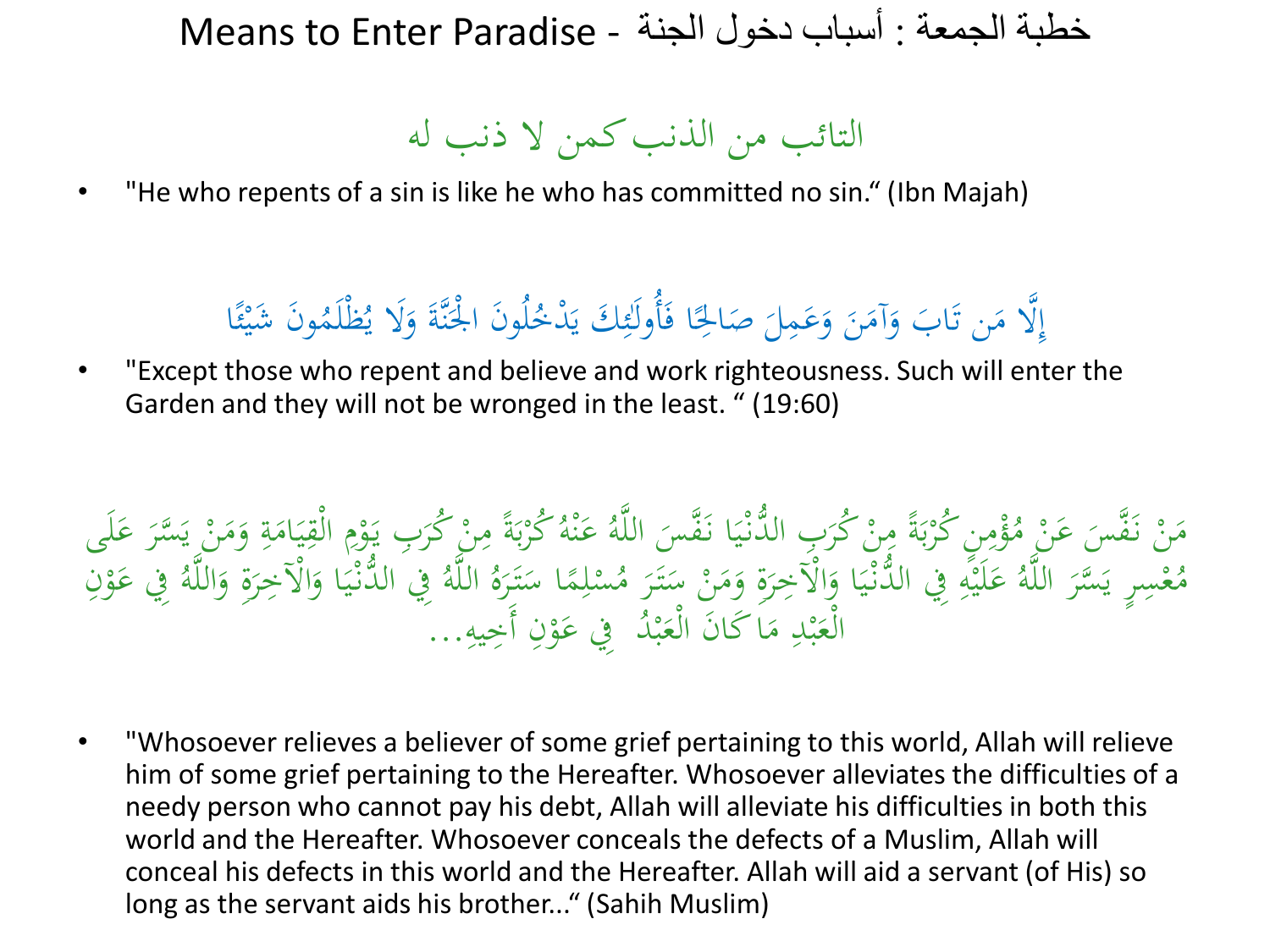#### <u>بة</u> بَيْتٍ فِي رَبَضِ الْجُنَّةِ لِمَنْ تَرَكَ الْمِرَاءَ وَإِنْ كَانَ مُحِقًّا وَبِبَيْتٍ فِي وَسَطِ الْجُنَّةِ<br>فَيَّةٍ وَسَطِ الْجُنَّةِ م<br>ہ َ  $\frac{1}{2}$ ا<br>ا ه<br>يا  $\ddot{\cdot}$ ب<br>ب َ  $\int$ إ َ  $\overline{\phantom{a}}$ ر<br>( ر<br>. ال<br>المسابق<br>المسابق  $\triangle$ ِ ل <u>بة</u> يا.<br>. ار ک  $\overline{\phantom{a}}$  $\frac{1}{2}$ ا<br>ا ه<br>يا  $\ddot{\cdot}$ ِ<br>ِبِ ب  $\mathfrak{g}$ أَنَا زَعِيمٌ بِبَيْتٍ فِي رَبَضِ الْجَنَّةِ لِمَنْ تَرَكَ الْمِرَاءَ وَإِنْ كَانَ مُحِقًّا وَبِبَيْتٍ فِي وَسَطِ الْجَنَّةِ لِمَنْ تَرَكَ .<br>.<br>. ِ ر<br>( ال<br>أ  $\triangle$ الْكَذِبَ وَإِنْ كَانَ مَازِحًا وَبِبَيْتٍ فِي أَعْلَى الْجَنَّةِ لِمَنْ حَسَّنَ خُلُقَهُ  $\triangle$ ِ ل <u>بة</u> **ک**  $\frac{1}{2}$ ا<br>ا ه<br>يو  $\ddot{\cdot}$ بِ<br>بِ َ ً  $\mathbf{A}$  $\int$ إ َ

• "I guarantee a house in the surroundings of Paradise for a person who avoids quarrelling even if he were in the right; a house in the middle of Paradise for a person who avoids lying even if he were joking; and a house in the upper part of Paradise for a person who has improved his character." (Sunan Abu Dawud)

### $\overline{4}$ يُدْخِلُ النَّاسَ الْجُنَّةَ فَقَالَ تَقْوَى اللَّهِ<br>مَسْتَفَسَّدَةِ فَقَالَ تَقْوَى اللَّهِ .<br>م ن<br>ن ً<br>ا ے<br>تا ولُ اللَّهِ صَلَّى اللَّه عَلَيْهِ وَسَلَّمَ عَنْ أَكْثَرِ مَا يُّ<br>وْمُ اللَّهِ صَلَّى اللَّه عَلَيْهِ وَسَلَّمَ عَنْ أَكْثَرِ مَا يُ  $\mathbf{A}$ شہر<br>م ال<br>ا ا ر<br>سا َ ِ ا<br>ا **ک** بد<br>وہ م<br>ا س ر ل  $\overline{\phantom{a}}$ ا<br>ا ِ<br>بِرِ ئم ا<br>ا سُئِلَ رَسُولُ اللَّهِ صَلَّى اللَّه عَلَيْهِ وَسَلَّمَ عَنْ أَكْثَرِ مَا يُدْخِلُ النَّاسَ الْجَنَّةَ فَقَالَ تَقْوَى اللَّهِ وَ َ ُ ن ُس ح **ب**ر<br>ا وَالْفَرْج َ النَّاسَ النَّارَ فَقَالَ الْفَمُّ .<br>م ر<br>ا ً<br>ا )<br>ا ل ْدخِ ُ لَ عَنْ أَكْثَرِ مَا يُ  $\mathbf{A}$ شہر<br>م ال<br>أ ً<br>ب ِ<br>په ئم م<br>ا الْخُلُقِ وَسُّ َ

• The Prophet  $\mathbb{N}$  was asked about the acts which lead most easily to Paradise, and he replied: 'Taqwa and good conduct.' He was also asked which acts take people to Hell most easily, and he answered: 'The mouth and the private parts.' (Sunan al-Tirmidhi)

كان خلقو القرآن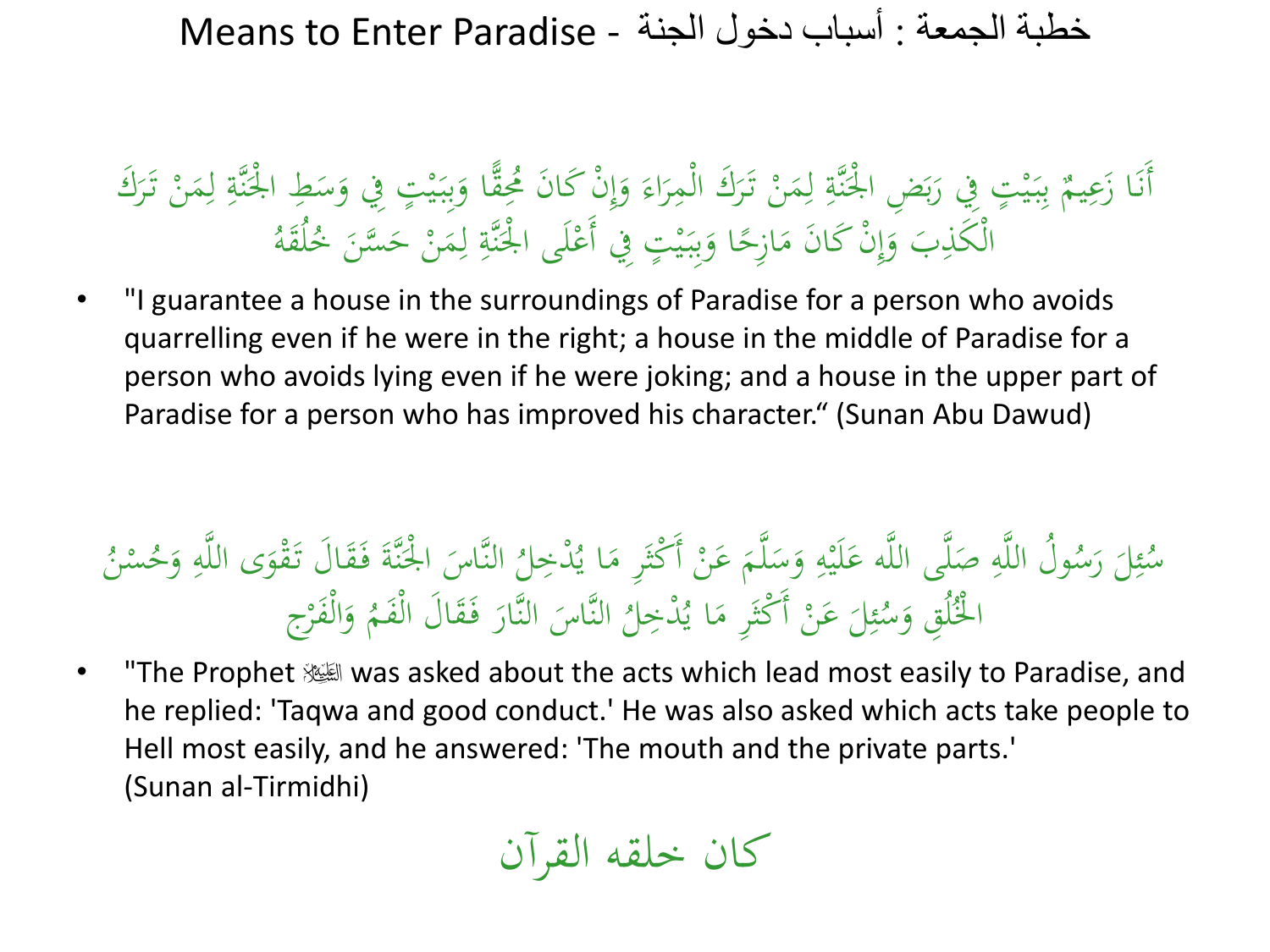## وڻو<br>اُهه أ قْ رَجَعَ كَيَوْمِ وَلَدَتْهُ ة<br>ت  $\overline{\phantom{a}}$ َ  $\overline{\phantom{a}}$ **و**  $\ddot{\phantom{0}}$ **P** ا<br>ا ْ مَنْ حَجَّ هَذَا الْبَيْتَ فَلَمْ يَرْفُثْ وَلَمْ يَفْسُهُ یا<br>۔ ا<br>ا َ ر<br>ا یا<br>۔ ْ َ ه<br>يا  $\ddot{\cdot}$ **م** َ  $\mathcal{L}$

"Whoever performs Hajj and does not commit any obscenity or transgression returns as the day his mother brought him to this world." (Sahih al-Bukhari)

َ بـ َ ْنيِ تـ َ اثْـن َ ِر و ْ ه ُّ الظ َ ْل ب َ ا قـ ً ع َ بـ ْ أَر ِ ة َّ نَ ا ِِف ا ْْل ً ت ْ ي َ بـ ُ لَو ُ و َّ الل َ ََن بـ ً ة َ ْكع َ َ ر ة َ َ ْشر ع ْ َ ََت ى اثْـن َّ ل َ ْ ص ن َ َ م ْد َ ْْ <sup>ع</sup> ِر الْع َ ْل ب َ قـ َ ْنيِ تـ َ اثْـن َ ا و َ ى ِح ْ ْب ال ُّ َ ْل ب َ قـ َ ْنيِ تـ َ اثْـن َ ِر ِب و ْ غ َ الْم َ د ْ ع َ بـ َ ْنيِ تـ َ اثْـن َ و

For whoever prays twelve rak'ah during the night and day a house will be built in Paradise: four before dhuhr and two after it; two rak'ah before a'sr; two rak'ah after maghrib; two rak'ah after i'sha and two rak'ah before fajr prayer." (Sunan al-Nisai)

## الْجَنَّةَ اصْدُقُوا إِذَا حَدَّثْتُمْ وَأَوْفُوا إِذَا وَعَدْتُمْ وَأَ<br>وَمَدَّةٌ الْمَدْتُوا إِذَا حَدَّثْتُمْ وَأَوْفُوا إِذَا وَعَدْتُمْ وَأَ َ َ  $\int$ **ہ**<br>ر و<br>ءَ ْ َ  $\int$ ا<br>ا ة<br>. م<br>و اضْمَنُوا لِي سِتًّا مِنْ أَنْفُسِكُمْ أَضْمَنْ لَكُمُ الْجَنَّةَ اصْدُقُوا إِذَا حَدَّتْتُمْ وَأَوْفُوا إِذَا وَعَدْتُمْ وَأَدُّوا إِذَا اؤْكُنْتُمْ .<br>و  $\triangle$ **ا** .<br>-<br>- $\overline{\phantom{a}}$ نة<br>مد و<br>م  $\triangle$  $\mathbf{r}$ ت **:** ه<br>نم ِ<br>ک  $\int$  $\mathbf{r}$ وجَكُمْ وَغُضُّوا أَبْصَارَكُمْ وَكُفُّوا أَيْدِيَكُمْ يا<br>. ي اباد<br>ا َ ْ  $\overline{\phantom{a}}$  $\ddot{\phantom{1}}$ َ ْ َ ر<br>ا وَاحْفَظُوا فُرُو **ٔ** َ

If you guarantee me six things on your part, I shall guarantee you Paradise. Speak the truth when you talk; keep a promise when you make it; when you are trusted with something, do not betray your trust; avoid sexual immorality; lower your gaze; and restrain your hands from injustice. (Musnad Imam Ahmad)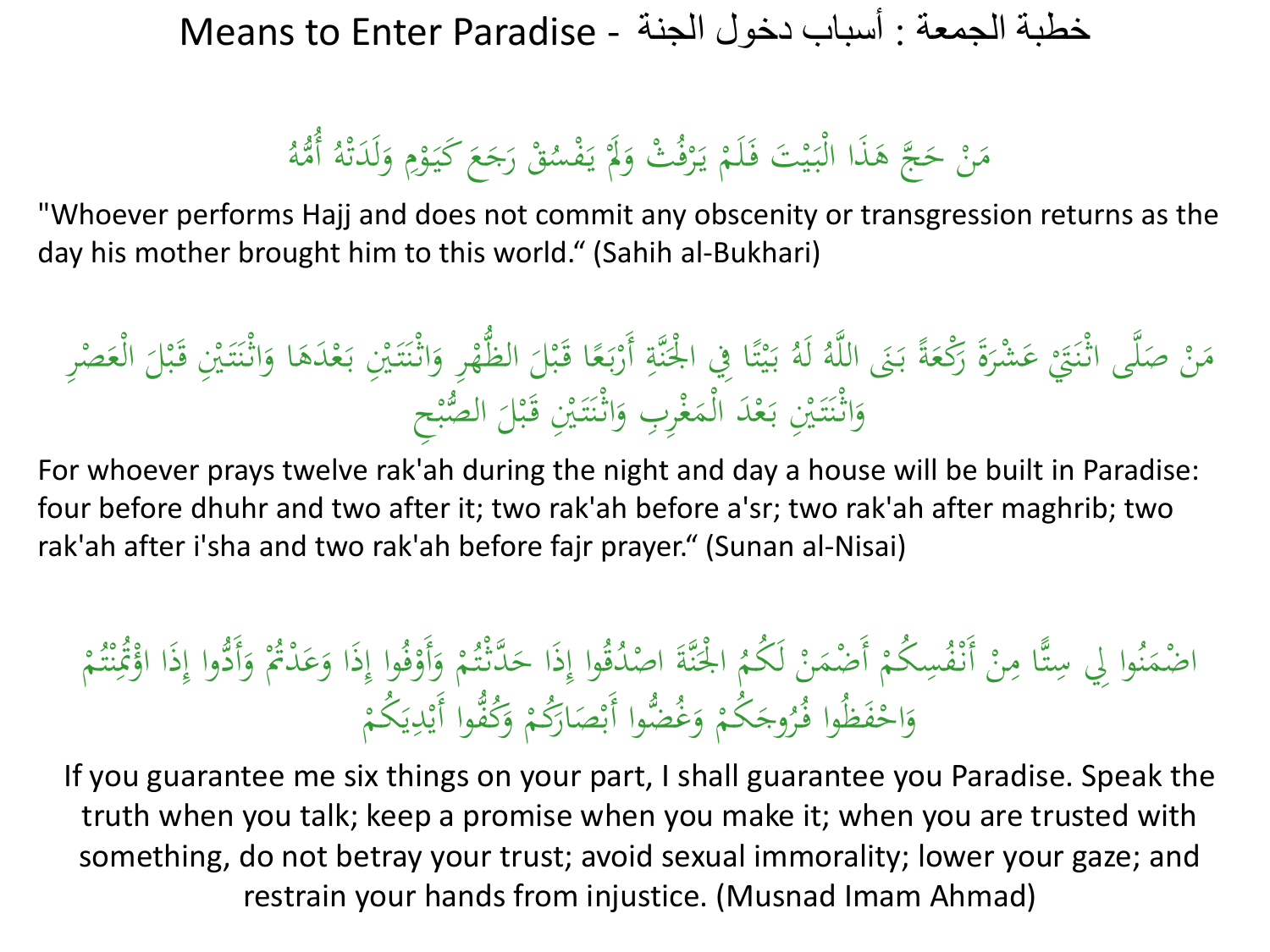## ا با<br>ا مَنْ كَانَ لَهُ ثَلَاثُ بَنَاتٍ أَوْ ثَلَاثُ أَخَوَاتٍ اتَّقَى اللَّهَ عَزَّ وَجَلَّ وَأَقَامَ عَلَيْهِنَّ كَانَ مَعِي فِي الْجَنَّةِ<br>فَعَنْ كَانَ لَهُ ثَلَاثُ بَنَاتٍ أَوْ ثَلَاثُ أَخَوَاتٍ اتَّقَى اللَّهَ عَزَّ وَجَلَّ و  $\mathcal{L}$ ِ  $\mathbf{A}$ ا<br>أ **ک** مُ َ َ **ک** َ ।<br>प ا و<br>. ا<br>ج **ہ**<br>ر ।<br>प  $\frac{1}{2}$ ن ب<br>. <u>ہے</u> ِ هَكَذَا وَأَشَارَ بِأَصَابِعِهِ الْأَرْبَعِ ِ ِ<br>ب  $\ddot{\phantom{0}}$ ِ<br>ب ب ر<br>ا َ **a** یا<br>ا ر کام ا <u>ا</u>

• "Whoever has three daughters or three sisters, cares for them and disciplines them, he and I shall be like this in Paradise" – and he put his index and middle fingers together." (Musnad Imam Ahmad)

#### وَأَنَا وَكَافِلُ الْيَتِيمِ فِي الْجَنَّةِ هَكُذَا وَأَشَارَ بِالسَّبَّابَةِ وَالْوُسْطَى وَفَرَّجَ بَيْنَهُمَا .<br>.<br>. َ  $\triangle$ ِسْطَى وَفَرَّجَ بَيْنَهُ ا<br>ا ب<br>.  $\tilde{\zeta}$ َ و<br>ر الْيَتِيمِ فِي الْجُنَّةِ هَكَذَا وَأَشَارَ بِالسَّبَّابَةِ وَالْوُ َ <u>بة</u> ب<br>. ِ<br>بِ ب ر<br>ا َ **a** <u>بة</u>  $\ddot{z}$ **تنبات**  $\ddot{\phantom{1}}$ <u>ا</u> وَكَافِلُ الْيَتِيمِ فِي الْجَنَّةِ هَكُذَا وَأَشَارَ بِالسَّبَّابَةِ وَالْوُسْطَى وَفَرَّجَ بَيْنَهُمَا شَيْئًا ِ َ ء<br>م ∕<br>مگ ْيُوْمِيْس

•

"I and the one who sponsors an orphan will be in Paradise like these two' – and he gestured with his forefinger and middle finger, holding them together." (Sahih al-Bukhari)